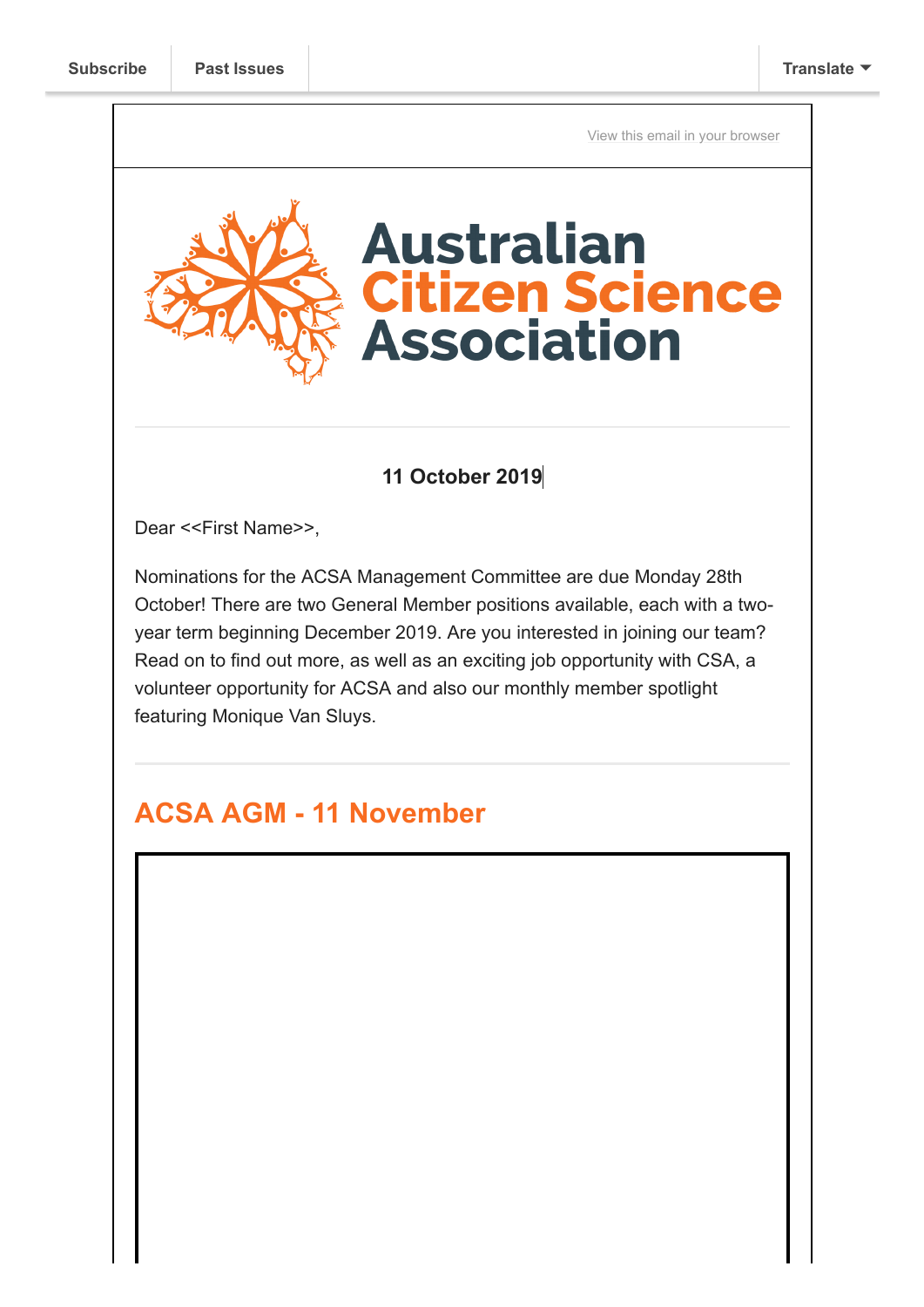# $\Box$ **ANNUAL GENERAL MEET**

#### MONDAY 11 NOVEMBER, 2:00pm, University of Sydney

ACSA would like to extend an invitation to attend the Annual General Meeting of the Members of the Australian Citizen Science Association. The AGM will be held on Monday 11th November 2019 at the [University of Sydney](https://gallery.mailchimp.com/bf6c4fb11671f5919db89feda/files/68b5f32d-d306-4502-9528-f73a99a7eeaa/Meeting_Room_450_directions.docx), from 1:00 - 2:00pm. Full details can be found [on our website](https://citizenscience.org.au/2019/10/09/notice-of-2019-acsa-agm/).

# **Mgt Committee nominations close Oct 28**

[Nominations for the two General Member positions on the](https://citizenscience.org.au/who-we-are/management-committee/) ACSA Management Committee remain open until **Monday 28th October, 2019.** 

Being on the committee is a highly rewarding experience, and provides members with an opportunity to engage with peers, professionals and the community to help advance citizen science both within Australia and globally.

We are looking for motivated, enthusiastic people who have a little bit of time available to dedicate to growing ACSA and helping us achieve our strategic goals. Skills or experience in fundraising, grant writing, graphic design and/or WordPress would be advantageous.

Please have a look at the [Terms of Reference and basic responsibilities](https://citizenscience.org.au/wp-content/uploads/2019/07/ACSA-Management-Committee-Terms-of-Reference-revised-140519.pdf) for the position. Once nominations are received, they will be considered for inclusion in the pool of nominees on which financial members of the Association will vote at the AGM on 11 November.

**Nominations are due by Monday 28th October, 2019**. You must be a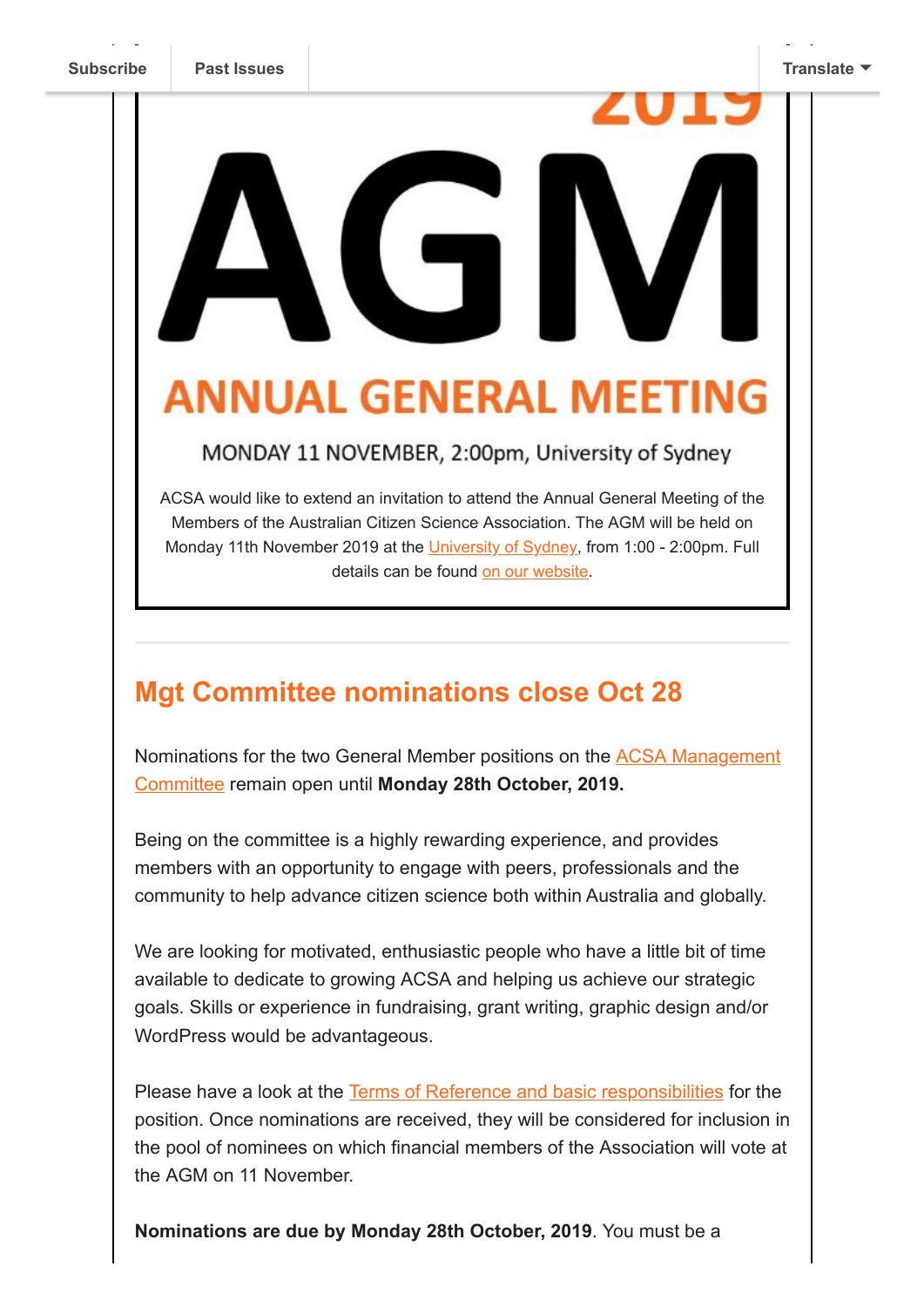**[Nominate Now!](https://www.surveymonkey.com/r/M758DYP)**

# **Can you help?**

Have you seen our [Project Finder](https://biocollect.ala.org.au/acsa#isCitizenScience%3Dtrue%26isWorldWide%3Dfalse%26max%3D20%26sort%3DdateCreatedSor)?

Results from our recent ACSA Member's Survey highlighted the need for our Project Finder to stay up to date. The ACSA Management Committee Project Finder team is currently going through over 400 projects listed on the Project Finder as a peer review process. Following this, contact needs to be made with the hosts of projects on the Project Finder to double check that all the projects listed are current and contain the correct information.

If you have a few spare hours a week, we would love a hand with this important task! And there may just be a free conference registration in it for you...

If you are able to volunteer your time to help coordinate this effort, please contact our Secretary, Michelle, at [secretary@citizenscience.org.au.](mailto:secretary@citizenscience.org.au) Thank you.

# **GEO Week 2019**



Next month, representatives from 105 Member governments, 127 international organisations and thousands of passionate individuals and businesses will meet together in Canberra for GEO Week (GEO = The Group on Earth Observations).The GEO community uses data about our planet to drive sustained and inclusive economic growth. GEO provides a unique forum where governments, businesses, the research community, not-for-profits and all other groups come together to create solutions, to share, and to cooperate.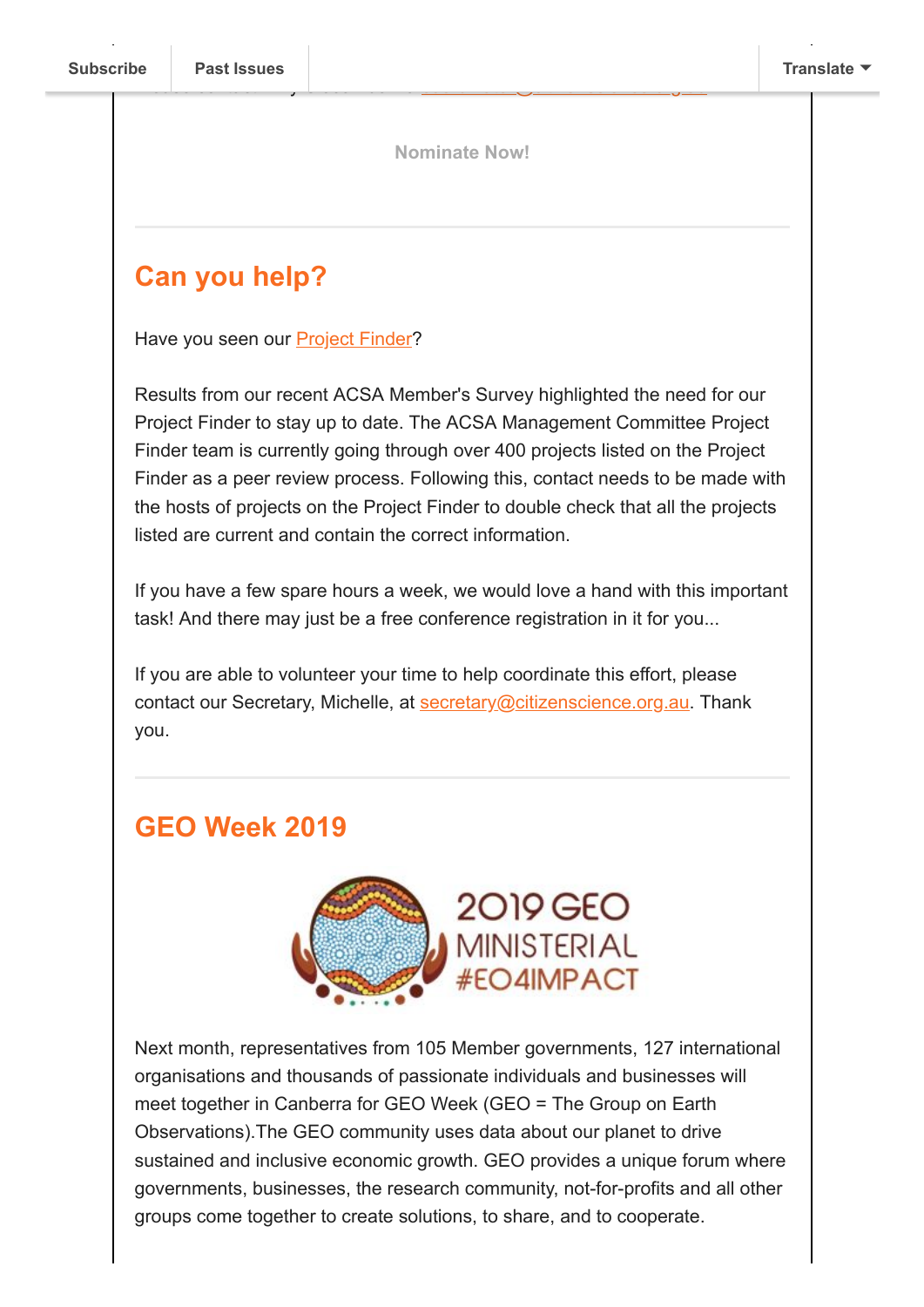ACSA community. In particular, there will be a discussion on the use of citizen science within the Earth Observations community - "With a Little Help From Our Friends: The Value and Use of Citizen Science for GEO".

Registration is free so if you are in the area, you may wish to go along and hear international speakers on citizen science and other topics.

#### **Boost your project's efficiency & impact**

Are you running a citizen science project and keen to improve project efficiency and increase impact? Then, come along for this FREE 1-hour Project Management webinar delivered by Project Checkpoint.

**Dates available:** Friday 25 Oct 19 (10:30am AEST) Tuesday 29 Oct 19 (6:00pm AEST).



What is covered in the webinar? This 1-hour webinar is packed with information designed to give you a taste of project management basics and how it can help you achieve better results.

To ensure maximum learning, we have limited the number of available spots. Get in early before spots run out and please share with anyone who may want to come along too.

Don't miss out! [Register via Facebook.](https://www.facebook.com/events/450190312286907/)

### **Has your City joined the City Nature Challenge?**

For the first time ever in April 2020, Australian cities and townships will be competing for citizen science glory on a world wide scale using iNaturalist app in the 5th worldwide City Nature Challenge. Cities around the world will be competing in a bioblitz-style competition to see who can make the most observations of nature, find the most species, and engage the most people in one weekend.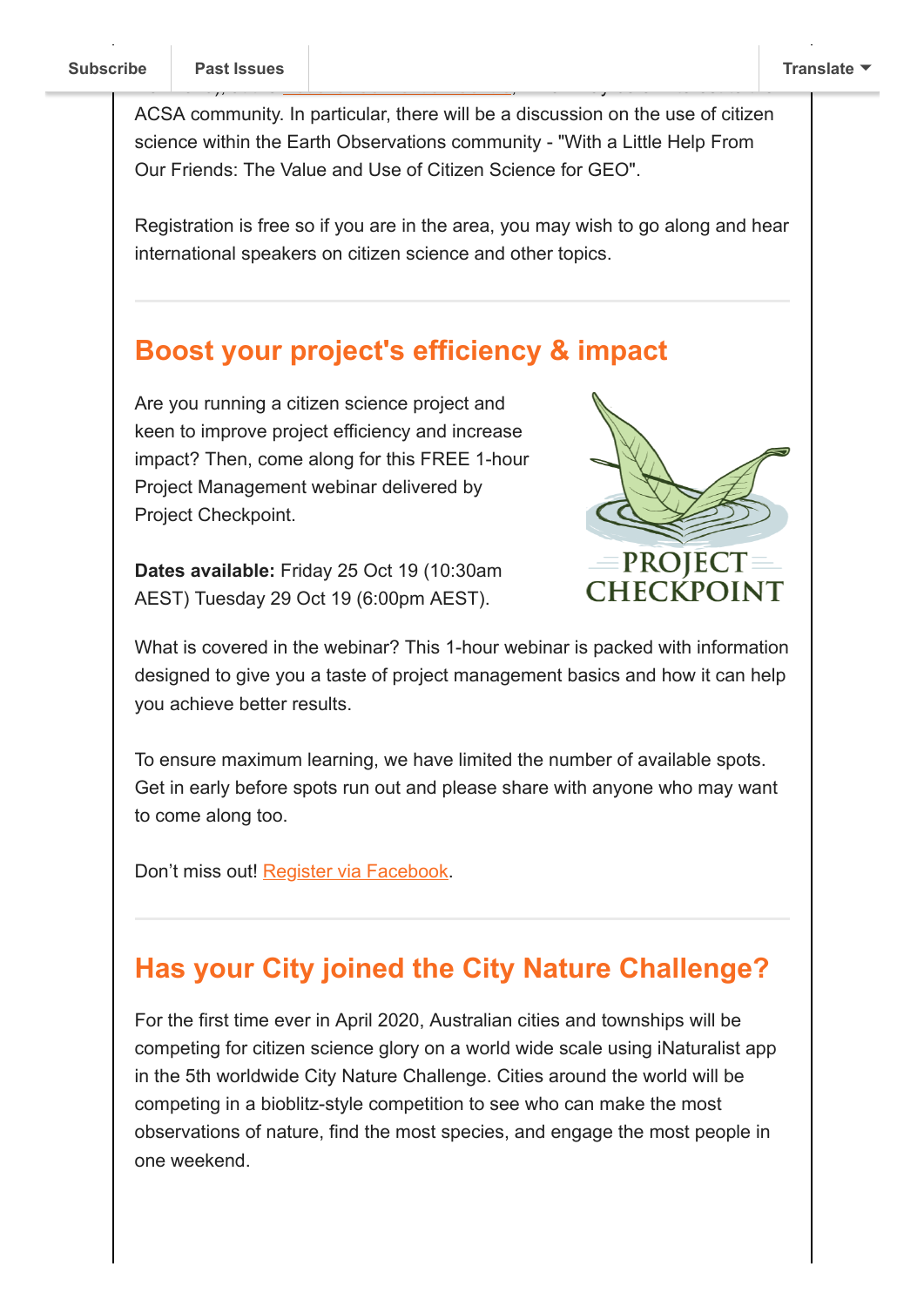

Has your city or town joined the challenge? It isn't too late to sign up as a coordinator for your city or town. Go to <http://citynaturechallenge.org/>

# **Job Opportunity - CSA Journal**

The [Citizen Science Association](https://www.citizenscience.org/) is seeking a **Managing Editor** and an **Editorin-Chief** for the open access, peer-reviewed journal, *Citizen Science: Theory & Practice*.

[Brief descriptions of these positions are posted here](https://www.citizenscience.org/job-board/), or link directly to the full position announcement for [Managing Editor](https://drive.google.com/file/d/11pY1y6luePRuHz8TJy5RpFUTORoOl5y2/view) and for [Editor-in-Chief](https://drive.google.com/open?id=1wYxddROLjv-4cK6GwgjZ2uq0E4IFRGLL). *Please note the due date for applications at the bottom of this announcement*.

*[Citizen Science: Theory & Practice](https://theoryandpractice.citizenscienceassociation.org/)* (CS:TP) is an online-only, open-access and peer-reviewed journal established in 2014 by the CSA in partnership with Ubiquity Press Ltd. The journal seeks to advance the field of citizen science by providing a central space for scholarly communications across multiple disciplines and contexts. Our target audience is a mix of scholars, practitioners, and those with an interest in expanding their efforts into public involvement including: project coordinators, scientists, education researchers, evaluators, participants, funders, and others in a wide range of fields including ecology, astronomy, public health and many more.

At the moment, the journal publishes an average of two issues annually, each containing an average of nine papers, while receiving an average of 60 manuscripts each year. These papers are processed by the Journal's international Editorial Board, which currently consists of 18 individuals with expertise in peer-review publication.

#### *Each of these positions offers an opportunity to make a major impact on a young journal in a dynamic and rapidly growing field.*

We seek highly motivated and highly skilled candidates with strong experience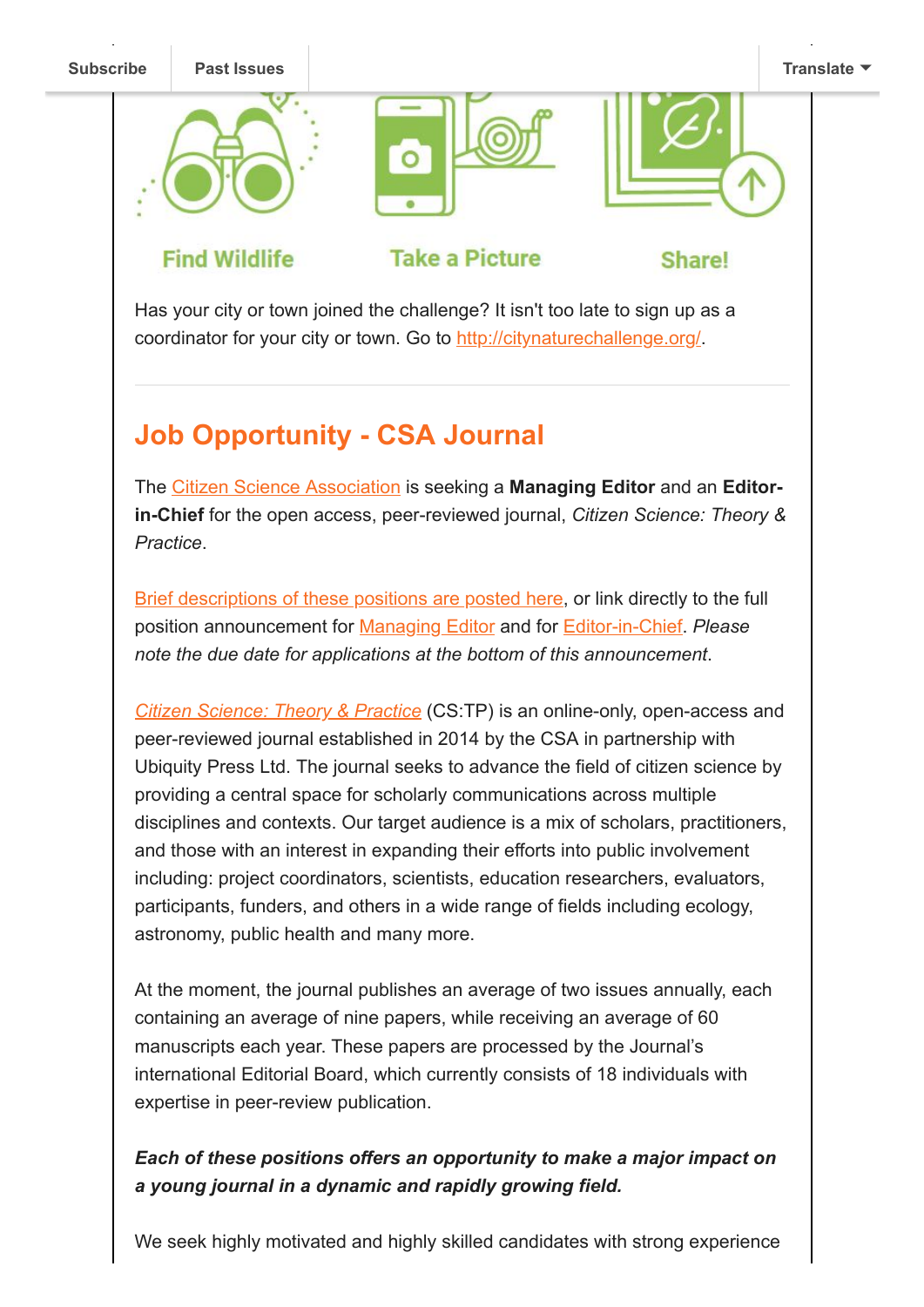for specific qualifications). **Applicants can be based anywhere in the world**. As this publication is in English, fluency writing and reviewing in English is required.

efficiently as part of a distribution global team (please see each job description  $\mathcal{C}$ 

Applications for **Managing Editor** will be accepted until filled (aim to fill by mid/end of October if not before). Direct inquiries regarding this position to Jennifer Shirk, [director@citizenscience.org](mailto:director@citizenscience.org)

Applications for **Editor-in-Chief** position will be accepted through 17 October 2019. Please direct inquiries regarding this position to Michael Pocock, [Michael.pocock@ceh.ac.uk](mailto:Michael.pocock@ceh.ac.uk).

# **Call for your CitSci publications**

If you've had your journal article, conference proceedings, book chapter or dissertation published or accepted for publication, in a field relevant to citizen science in Australia, we'd love to hear from you. We are looking for publications from **August 2019 - October 2019**.

Please send an email to  $\frac{acsa.pubs.list@gmail.com}{a}$  with the following details and we'll include your publication in our next list:

- title
- author's name and addresses (or affiliations)
- abstract
- the journal/proceedings/book with a link to the published document

The call out closes **25 October** and the list will be published in November's newsletter.

# **Monthly Member Spotlight**

Continuing our "member spotlight" feature, this month we are head east to meet one of our earliest foundation members, NSW-based **Monique Van Sluys**. Over to you, Monique!

**Name:** Monique Van Sluys **Role:** Wildlife Conservation Officer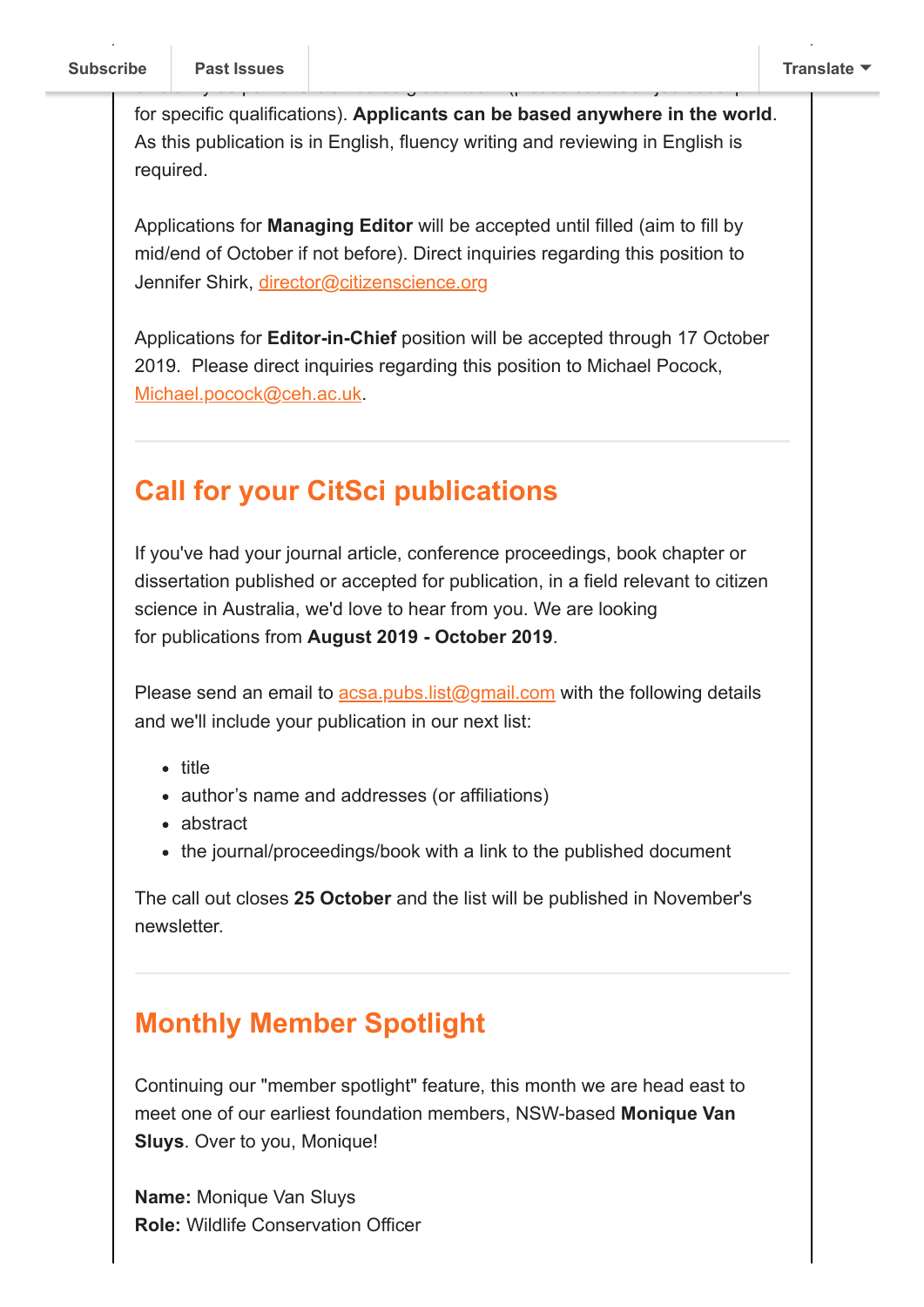**Why did you join ACSA?:** I have been involved with ACSA since the early discussions to create a citizen science network back in 2013-14. To join ACSA as a founding member was an easy and natural decision. I believe that the wide community should be involved with science for a better understanding of what it takes to create knowledge.

**Ho[w long have you](https://us9.campaign-archive.com/home/?u=bf6c4fb11671f5919db89feda&id=40b221ed15) been a member of ACSA?:** Since November 2017

**What do you love about citizen science?:** I do appreciate the opportunities citizen science creates for the wider community to engage with different aspects of science, to foster public participation and curiosity regarding the scientific process. It is inspiring for individuals to make a difference and contribute to the broader science community through sharing knowledge and collaborating data.

**What is the most awesome citizen science project you have been involved in and why?:** I haven't been extensively involved with citizen science projects. The first project I had been involved with was to identify galaxies for a NASA project - very cool! They all looked a blur to me at the start!



If you would like to share your citizen science story, or would to nominate a fellow ACSA member to be featured in an upcoming newsletter, please let us know! [coordinator@citizenscience.org.au.](mailto:coordinator@citizenscience.org.au)